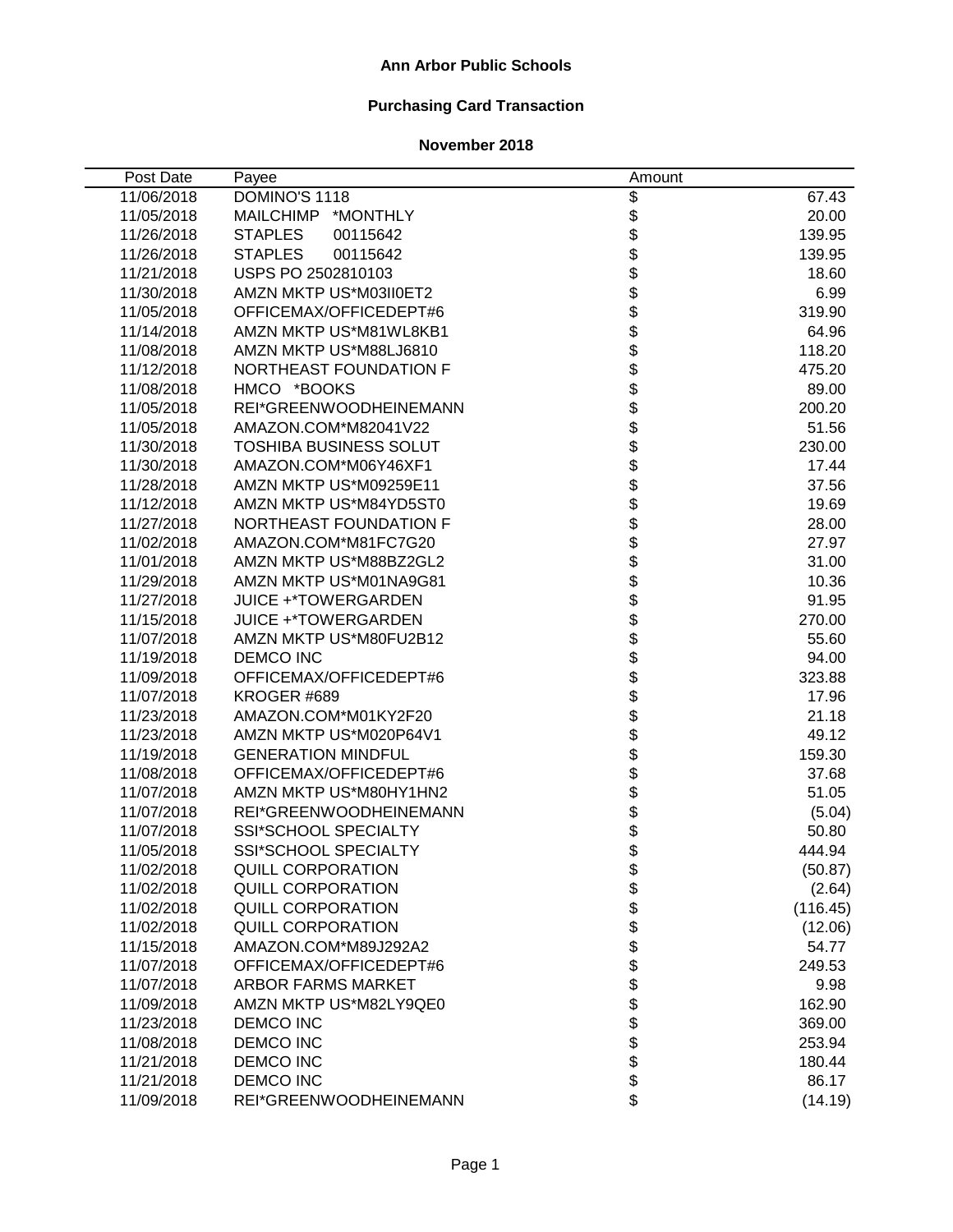| 11/12/2018 | <b>SCHOLASTIC MAGAZINES</b>   |                    | 250.54   |
|------------|-------------------------------|--------------------|----------|
| 11/12/2018 | A-1 RENTAL                    |                    | 285.50   |
| 11/21/2018 | <b>ACCO BT USA</b>            |                    | 36.30    |
| 11/19/2018 | OFFICEMAX/OFFICEDEPT#6        |                    | 212.94   |
| 11/15/2018 | AMAZON.COM*M81XZ39I0          |                    | 12.58    |
| 11/09/2018 | <b>SIGNMEDIAIN</b>            |                    | 128.35   |
| 11/15/2018 | OFFICEMAX/OFFICEDEPT#6        |                    | 15.83    |
| 11/15/2018 | FOLLETT SCHOOL SOLUTIO        |                    | 208.77   |
| 11/02/2018 | AMZN MKTP US*M82AR5GA0        |                    | 35.27    |
| 11/05/2018 | TCI                           |                    | 27.00    |
| 11/16/2018 | PAYPAL *HEALTH4HIRE           |                    | 2,040.00 |
| 11/15/2018 | AMZN MKTP US*M864X0900        |                    | 72.84    |
| 11/13/2018 | THE BOOKSOURCE                |                    | 35.16    |
| 11/12/2018 | AMZN MKTP US*M80AD9621        |                    | 10.53    |
| 11/12/2018 | AMZN MKTP US*M82RM8QK2        |                    | 18.95    |
| 11/12/2018 | AMZN MKTP US*M84WP66A1        |                    | 7.46     |
| 11/12/2018 | AMZN MKTP US*M85JJ2QX2        |                    | 7.27     |
| 11/12/2018 | AMZN MKTP US*M86UW76G0        |                    | 13.85    |
| 11/12/2018 | AMZN MKTP US*M83GO46O0        |                    | 5.99     |
| 11/12/2018 | AMZN MKTP US*M83GA6622        |                    | 5.09     |
| 11/02/2018 | <b>ACTFL AMRCN CNCL TCHNG</b> |                    | 460.00   |
| 11/29/2018 | PAYPAL *DIGITALARTS           |                    | 75.00    |
| 11/23/2018 | <b>FASTOOL INC</b>            |                    | 72.56    |
| 11/12/2018 | SKILLSHARE SKILLSHARE         |                    | 99.00    |
| 11/14/2018 | <b>DEMCO INC</b>              |                    | 95.11    |
| 11/05/2018 | <b>DEMCO INC</b>              |                    | 299.05   |
| 11/29/2018 | PAYPAL *DIGITALARTS           |                    | 75.00    |
| 11/19/2018 | AMZN MKTP US*M87800IW2        |                    | 31.45    |
| 11/07/2018 | AMERICAN LIBRARY ASSN         |                    | 127.95   |
| 11/29/2018 | UM KINES FITNESS PROGR        |                    | 80.00    |
| 11/28/2018 | UM KINES FITNESS PROGR        |                    | 80.00    |
| 11/28/2018 | UM KINES FITNESS PROGR        |                    | 80.00    |
| 11/07/2018 | AMZN MKTP US*M827H2BS1        |                    | 653.23   |
| 11/08/2018 | SSI*SCHOOL SPECIALTY          |                    | 54.40    |
| 11/23/2018 | <b>BIO CORPORATION</b>        |                    | 282.74   |
| 11/05/2018 | AMZN MKTP US*M83646X40        |                    | 67.89    |
| 11/12/2018 | AMAZON.COM*M84XX5QI2          | Φ                  | 77.82    |
| 11/12/2018 | MEIJER INC #173<br>Q01        |                    | 44.54    |
| 11/23/2018 | AMZN MKTP US*M01AF8F00        |                    | 131.70   |
| 11/21/2018 | ANATOMYWAREHOUSE ANATO        |                    | 35.79    |
| 11/21/2018 | ANATOMYWAREHOUSE ANATO        |                    | 124.50   |
| 11/19/2018 | ADAMS BOOK CO INC             |                    | 1,022.14 |
| 11/19/2018 | AMZN MKTP US*M80XJ9YZ0        |                    | 39.95    |
| 11/05/2018 | AMAZON.COM*M822S5MO0          |                    | 71.98    |
| 11/02/2018 | AMAZON.COM*M834R1G52          |                    | 63.20    |
| 11/28/2018 | OFFICEMAX/OFFICEDEPT#6        | <b>88888888888</b> | 38.08    |
| 11/07/2018 | SSI*SCHOOL SPECIALTY          |                    | 207.97   |
| 11/29/2018 | <b>AMZN MKTP US</b>           |                    | (22.20)  |
| 11/26/2018 | <b>AMZN MKTP US</b>           | \$                 | (23.03)  |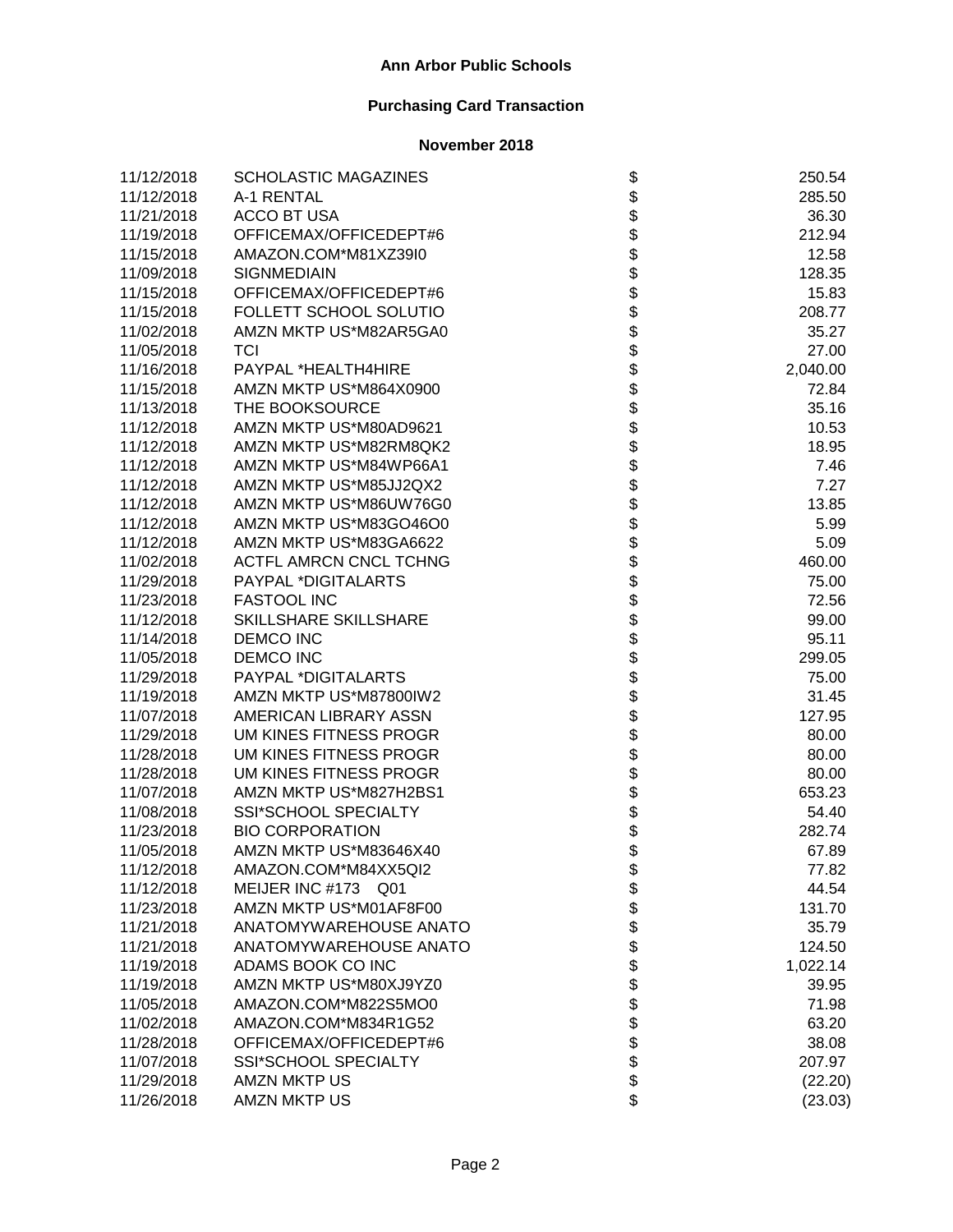| 11/13/2018 | AMZN MKTP US*M84QJ82R1            |                   | 19.99    |
|------------|-----------------------------------|-------------------|----------|
| 11/12/2018 | AMZN MKTP US*M85Y55S71            |                   | 184.91   |
| 11/05/2018 | MEIJER INC #64<br>Q <sub>01</sub> |                   | 82.71    |
| 11/05/2018 | AMZN MKTP US*M81TF0XU0            |                   | 282.05   |
| 11/19/2018 | AMZN MKTP US*M86QC59L2            |                   | 33.99    |
| 11/28/2018 | AMZN MKTP US*M08BH3TJ0            |                   | 45.77    |
| 11/28/2018 | AMZN MKTP US*M02QQ10G1            |                   | 219.27   |
| 11/21/2018 | AMZN MKTP US*M862M6YG2            |                   | 9.79     |
| 11/20/2018 | AMZN MKTP US*M01VE4C81            |                   | 22.00    |
| 11/28/2018 | LOWES #00907*                     |                   | 436.50   |
| 11/06/2018 | DTE ENERGY 800-477-474            |                   | 145.82   |
| 11/20/2018 | AMAZON.COM*M00KO0C71              |                   | 19.18    |
| 11/21/2018 | OFFICEMAX/DEPOT 6048              |                   | 60.13    |
| 11/15/2018 | <b>GRAINGER</b>                   |                   | 59.40    |
| 11/01/2018 | <b>CNK*CINEMARK HQ 001</b>        |                   | 408.50   |
| 11/05/2018 | OAKLAND SCHOOLS-RC INT            |                   | 105.00   |
| 11/28/2018 | <b>DELTA</b><br>00623498734110    |                   | 362.40   |
| 11/19/2018 | *SQ *JAYA ROKA<br>SQ              |                   | 18.60    |
| 11/19/2018 | <b>EMBASSY SUITES ALXNDR</b>      |                   | 307.08   |
| 11/19/2018 | <b>COURTYARD NASHVILLE</b>        |                   | (7.43)   |
| 11/16/2018 | <b>DELTA</b><br>00623484554700    |                   | 270.40   |
| 11/16/2018 | AMERICAN ASSOC OF SCHO            |                   | 1,080.00 |
| 11/12/2018 | <b>JASON ALDEAN'S</b>             |                   | 18.00    |
| 11/12/2018 | <b>DELTA</b><br>00623478538642    |                   | 390.40   |
| 11/12/2018 | <b>DELTA</b><br>00623477449766    |                   | 647.40   |
| 11/06/2018 | <b>COURTYARD NASHVILLE</b>        |                   | 3.22     |
| 11/06/2018 | <b>GAYLORD OPRYLAND F&amp;B</b>   |                   | 26.00    |
| 11/06/2018 | <b>COURTYARD NASHVILLE</b>        |                   | 7.43     |
| 11/06/2018 | <b>COURTYARD NASHVILLE</b>        |                   | 6,056.35 |
| 11/05/2018 | LYFT *RIDE THU 11PM               |                   | 17.01    |
| 11/05/2018 | LYFT *RIDE FRI 5PM                |                   | 6.55     |
| 11/05/2018 | LYFT *RIDE FRI 9AM                |                   | 6.55     |
| 11/05/2018 | JOHN AS LITTLE PALACE             |                   | 11.00    |
| 11/05/2018 | <b>COURTYARD NASHVILLE</b>        |                   | 3.22     |
| 11/05/2018 | JOHN AS LITTLE PALACE             |                   | 15.11    |
| 11/05/2018 | MARGARITAVILLE NASHVIL            |                   | 22.00    |
| 11/05/2018 | COURTYARD NASHVILLE               | \$                | 5.46     |
| 11/05/2018 | PANCHO AND LEFTY'S                |                   | 32.37    |
| 11/05/2018 | LYFT *RIDE SUN 8AM                |                   | 10.31    |
| 11/05/2018 | <b>METRO AIRPORT PARKING</b>      |                   | 48.00    |
| 11/05/2018 | <b>SQUARE</b><br>*SQ *ASCD        |                   | 52.60    |
| 11/05/2018 | ASSOC SUPERV AND CURR             |                   | 89.00    |
| 11/05/2018 | ASSOC SUPERV AND CURR             |                   | 89.00    |
| 11/05/2018 | JOHN AS LITTLE PALACE             | <b>8888888888</b> | 13.11    |
| 11/30/2018 | LINE HOTEL - AUSTIN FO            |                   | 14.07    |
| 11/29/2018 | LYFT *RIDE WED 10AM               |                   | 30.76    |
| 11/30/2018 | JOHN F KENNEDY CTR PAY            |                   | 299.00   |
| 11/30/2018 | JOHN F KENNEDY CTR PAY            |                   | 299.00   |
| 11/30/2018 | JOHN F KENNEDY CTR PAY            | \$                | 299.00   |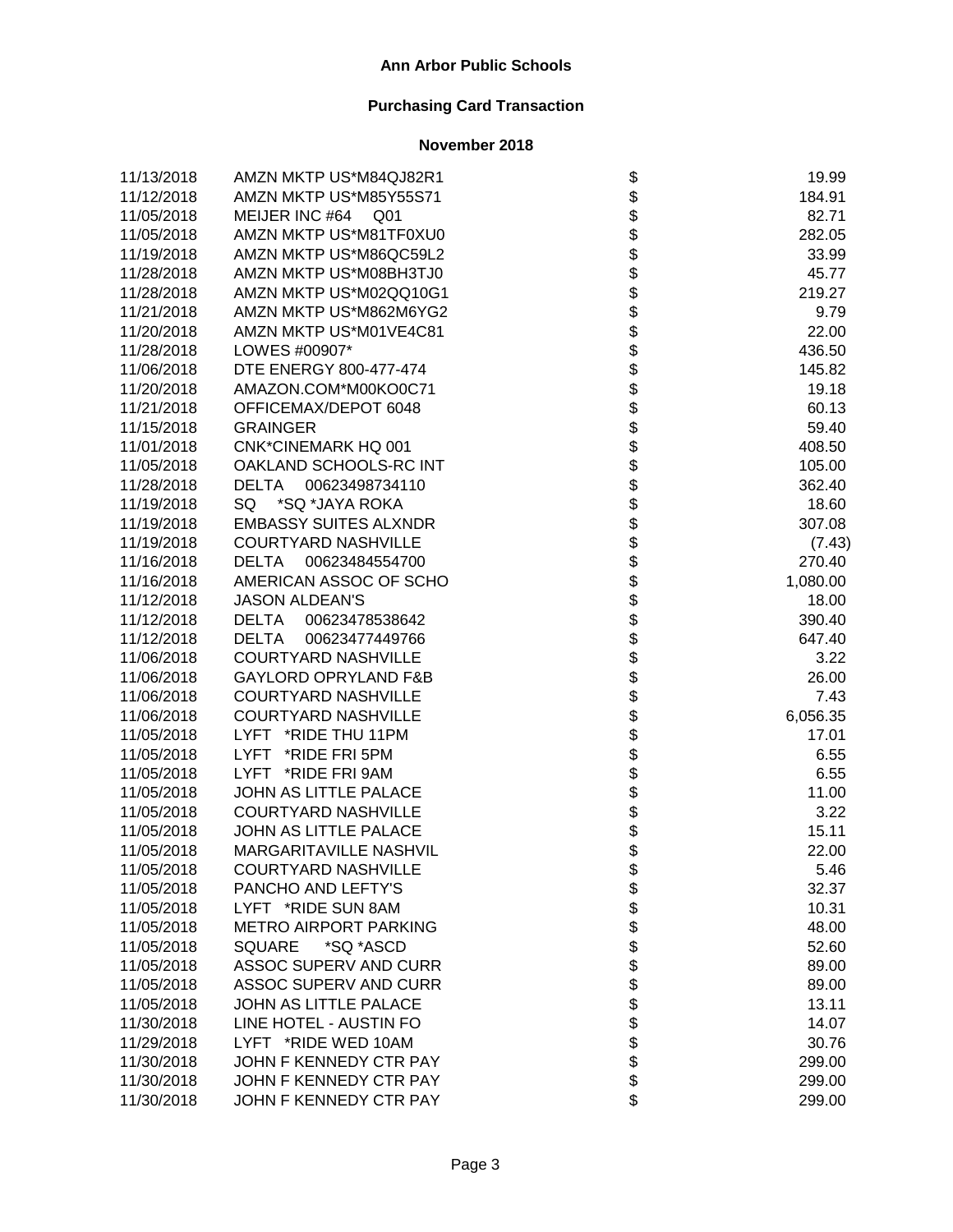| 11/30/2018 | JOHN F KENNEDY CTR PAY        | \$                           | 299.00   |
|------------|-------------------------------|------------------------------|----------|
| 11/12/2018 | <b>MISSION POINT RESORT</b>   |                              | 115.90   |
| 11/12/2018 | <b>MISSION POINT RESORT</b>   |                              | 121.90   |
| 11/21/2018 | BAVARIAN INN MOTOR LOD        |                              | 116.63   |
| 11/21/2018 | BAVARIAN INN MOTOR LOD        |                              | 116.63   |
| 11/14/2018 | OAKLAND SCHOOLS-RC INT        |                              | 225.00   |
| 11/30/2018 | <b>CENTRAL STATES CONF</b>    |                              | 150.00   |
| 11/19/2018 | <b>MARRIOTT ANN ARBOR</b>     |                              | 210.60   |
| 11/19/2018 | <b>KELLOGG CENTER</b>         |                              | 139.10   |
| 11/12/2018 | <b>MARRIOTT ANN ARBOR</b>     |                              | 480.00   |
| 11/09/2018 | <b>ACTE</b>                   |                              | 100.00   |
| 11/02/2018 | JOHN F KENNEDY CTR PAY        |                              | 339.00   |
| 11/29/2018 | METRO DELIVERY INC            |                              | 83.42    |
| 11/29/2018 | METRO DELIVERY INC            |                              | 41.71    |
| 11/01/2018 | DOLLAR BILL COPYING           |                              | 585.40   |
| 11/23/2018 | <b>LEARNING ALLY</b>          |                              | 135.00   |
| 11/16/2018 | <b>CASCIO *INTERSTATEMUSC</b> |                              | 329.51   |
| 11/08/2018 | AMAZON.COM*M83X34BZ2          |                              | 89.97    |
| 11/08/2018 | AMZN MKTP US*M88Q17BQ0        |                              | 225.00   |
| 11/05/2018 | LOWES #01750*                 |                              | 16.30    |
| 11/30/2018 | KROGER #688                   |                              | 11.96    |
| 11/28/2018 | <b>STADIUM HARDWARE</b>       |                              | 33.54    |
| 11/02/2018 | AMZN MKTP US*M82NZ3GR1        |                              | 94.95    |
| 11/21/2018 | AUTOZONE4371                  |                              | 19.97    |
| 11/15/2018 | AMAZON.COM*M84XZ89M0          |                              | 72.49    |
| 11/02/2018 | AMZN MKTP US*M83PR3GP1        |                              | 88.47    |
| 11/15/2018 | DOMINO'S 1109                 |                              | 51.69    |
| 11/13/2018 | JIMMY JOHNS # 90030 -         |                              | 150.98   |
| 11/12/2018 | PANERA BREAD #600876          |                              | 86.04    |
| 11/12/2018 | PANERA BREAD #600876          |                              | 116.93   |
| 11/08/2018 | JIMMY JOHNS # 90016 M         |                              | 44.31    |
| 11/30/2018 | POTBELLY #197                 |                              | 78.40    |
| 11/27/2018 | COTTAGE INN PIZZA - AN        |                              | 50.66    |
| 11/16/2018 | PANERA BREAD #600874          |                              | 36.19    |
| 11/15/2018 | PANERA BREAD #600874          |                              | 23.82    |
| 11/14/2018 | PANERA BREAD #600874          |                              | 24.83    |
| 11/13/2018 | PANERA BREAD #600874          | \$                           | 37.00    |
| 11/13/2018 | PANERA BREAD #600874          |                              | (37.00)  |
| 11/13/2018 | PANERA BREAD #600874          |                              | 35.91    |
| 11/07/2018 | OLIVE GARDEN 0021110          |                              | 75.35    |
| 11/05/2018 | COTTAGE INN PIZZA - AN        |                              | 43.66    |
| 11/09/2018 | KROGER #689                   |                              | 32.73    |
| 11/30/2018 | OFFICEMAX/OFFICEDEPT#6        |                              | 77.90    |
| 11/15/2018 | OFFICEMAX/OFFICEDEPT#6        |                              | 69.06    |
| 11/28/2018 | AMAZON.COM*M01785TG0          |                              | 21.80    |
| 11/19/2018 | AMAZON.COM*M89K759I2          | \$\$\$\$\$\$\$\$\$\$\$\$\$\$ | 293.68   |
| 11/16/2018 | AMZN MKTP US*M85C60732        |                              | 116.99   |
| 11/16/2018 | AMZN MKTP US*M87B50RL0        |                              | 105.62   |
| 11/16/2018 | B&H PHOTO 800-606-696         |                              | 1,569.40 |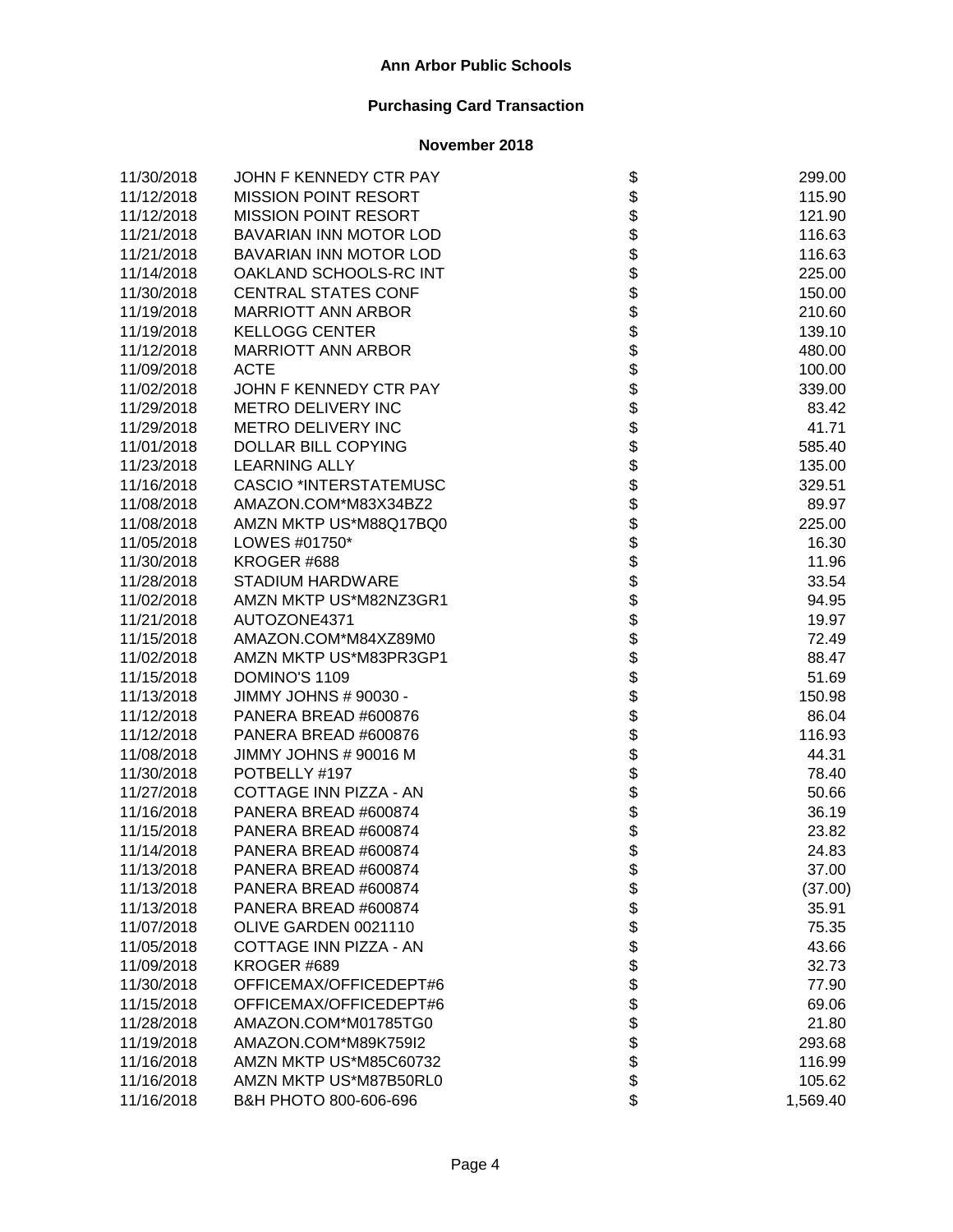| 11/12/2018 | OFFICEMAX/OFFICEDEPT#6            | \$                           | 377.91   |
|------------|-----------------------------------|------------------------------|----------|
| 11/09/2018 | OFFICEMAX/OFFICEDEPT#6            |                              | 13.78    |
| 11/09/2018 | OFFICEMAX/OFFICEDEPT#6            |                              | 1,196.86 |
| 11/30/2018 | OFFICEMAX/OFFICEDEPT#6            |                              | 375.98   |
| 11/28/2018 | <b>NASSP PRODUCT &amp; SERVI</b>  |                              | 250.00   |
| 11/23/2018 | <b>DEMCO INC</b>                  |                              | 265.45   |
| 11/27/2018 | KROGER #697                       |                              | 25.44    |
| 11/27/2018 | KROGER #697                       |                              | 0.24     |
| 11/30/2018 | SHELL OIL 574417261QPS            |                              | 10.00    |
| 11/28/2018 | TARGET<br>00006346                |                              | 31.37    |
| 11/12/2018 | <b>MDE EDUCATOR LICENSE</b>       |                              | 50.00    |
| 11/15/2018 | <b>AUTOGRAPH MAYFLOWER</b>        |                              | 624.18   |
| 11/06/2018 | AMWAY GRAND PLAZA HOTE            |                              | 0.42     |
| 11/06/2018 | AMWAY GRAND PLAZA HOTE            |                              | (9.96)   |
| 11/05/2018 | AMWAY GRAND PLAZA HOTE            |                              | 216.85   |
| 11/21/2018 | METRO DELIVERY INC                |                              | 207.17   |
| 11/05/2018 | PANERA BREAD #600874              |                              | 51.62    |
| 11/05/2018 | WHOLEFDS CRB 10315                |                              | 14.44    |
| 11/05/2018 | PANERA BREAD #600874              |                              | (2.92)   |
| 11/30/2018 | OFFICEMAX/OFFICEDEPT#6            |                              | 296.39   |
| 11/30/2018 | VISTAPR*VISTAPRINT.COM            |                              | 84.99    |
| 11/19/2018 | CANVA 02145-5474167               |                              | 10.00    |
| 11/19/2018 | CANVA 02145-5743311               |                              | 50.00    |
| 11/15/2018 | PIKTOCHARTCO*1DT6UGAP9            |                              | 29.00    |
| 11/15/2018 | CANVA FOR WORK MONTHLY            |                              | 38.85    |
| 11/13/2018 | VISTAPR*VISTAPRINT.COM            |                              | 210.06   |
| 11/12/2018 | OFFICEMAX/OFFICEDEPT#6            |                              | 279.84   |
| 11/12/2018 | CANVA 02138-4540499               |                              | 50.00    |
| 11/09/2018 | CANVA 02137-4157870               |                              | 10.00    |
| 11/08/2018 | CANVA 02136-6015045               |                              | 20.00    |
| 11/05/2018 | OFFICEMAX/DEPOT 6048              |                              | 49.90    |
| 11/02/2018 | AMZN MKTP US*M86091G92            |                              | 74.44    |
| 11/02/2018 | OFFICEMAX/OFFICEDEPT#6            |                              | 73.63    |
| 11/02/2018 | OFFICEMAX/OFFICEDEPT#6            |                              | 151.49   |
| 11/02/2018 | OFFICEMAX/OFFICEDEPT#6            |                              | 51.49    |
| 11/02/2018 | OFFICEMAX/OFFICEDEPT#6            | \$<br>\$                     | 143.99   |
| 11/02/2018 | CANVA 02130-4385091               | \$                           | 10.00    |
| 11/02/2018 | CANVA 02130-4853085               |                              | 10.00    |
| 11/28/2018 | SQU*SQ *CATHEDRAL DIRE            |                              | 470.48   |
| 11/01/2018 | <b>JOHNSON SIGN COMPANY</b>       |                              | 1,186.00 |
| 11/01/2018 | <b>ALLEGRA PRINT &amp; IMAGIN</b> |                              | 1,119.50 |
| 11/30/2018 | <b>MARRIOTT ANN ARBOR</b>         |                              | 3,424.05 |
| 11/05/2018 | <b>EAST LANSING PARKING</b>       |                              | 11.25    |
| 11/01/2018 | MI ASSOC SCH ADM                  |                              | 375.00   |
| 11/27/2018 | PANERA BREAD #600874              |                              | 34.44    |
| 11/27/2018 | PANERA BREAD #600874              | \$\$\$\$\$\$\$\$\$\$\$\$\$\$ | 21.36    |
| 11/19/2018 | PANERA BREAD #600874              |                              | 92.53    |
| 11/12/2018 | PANERA BREAD #600874              |                              | 48.89    |
| 11/19/2018 | <b>VARIDESK</b>                   |                              | 524.70   |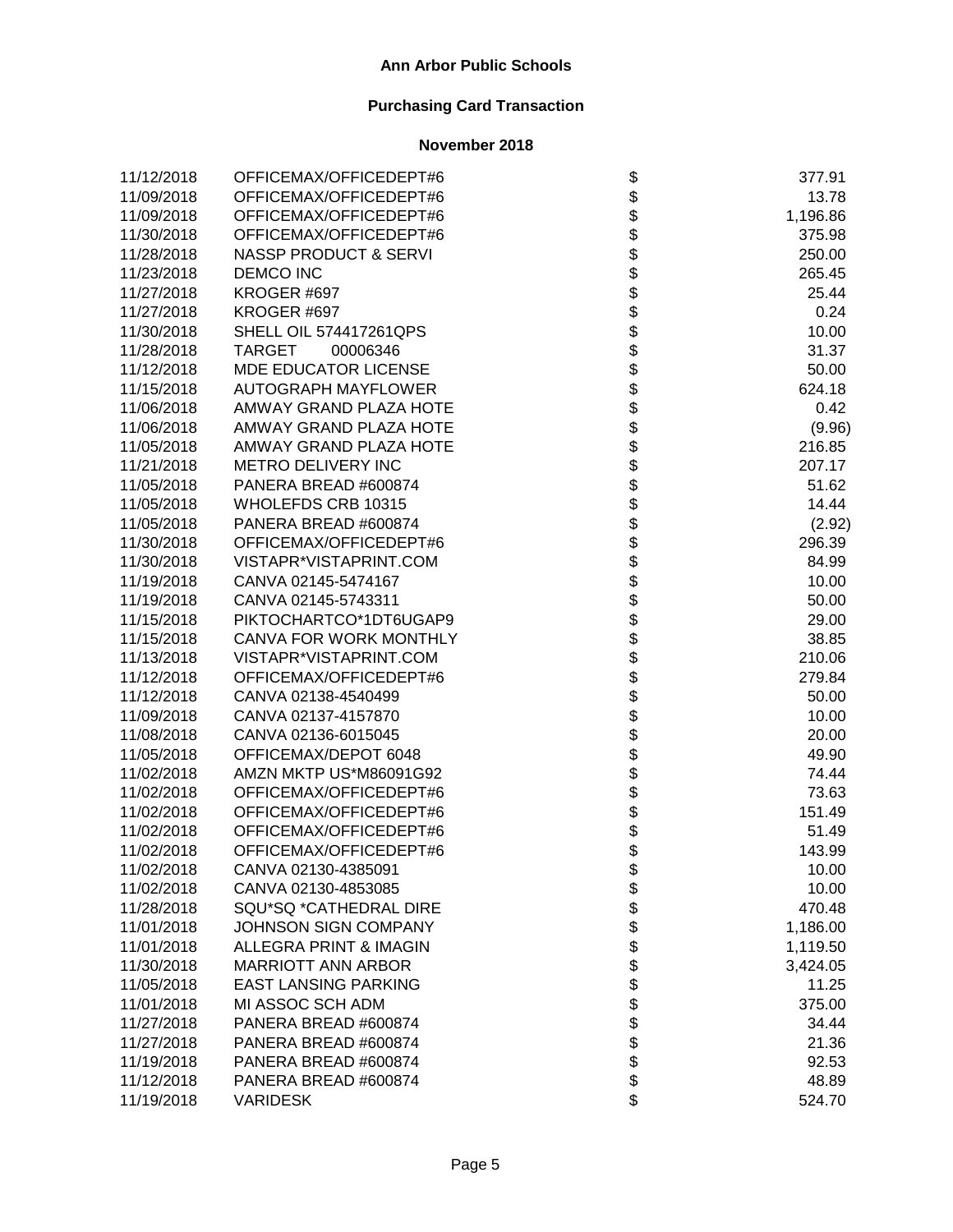| 11/09/2018 | INT*IN *LABELLE PHOTOG            |                                           | (10.80)  |
|------------|-----------------------------------|-------------------------------------------|----------|
| 11/19/2018 | SMORE.COM SMORE.COM -             |                                           | 79.00    |
| 11/05/2018 | <b>GRAND TRAV RESORT</b>          |                                           | (25.45)  |
| 11/05/2018 | <b>GRAND TRAV RESORT</b>          |                                           | 390.90   |
| 11/05/2018 | <b>GRAND TRAV RESORT</b>          |                                           | 390.00   |
| 11/01/2018 | <b>GRAND TRAV RESORT</b>          |                                           | 416.35   |
| 11/29/2018 | USPS.COM POSTAL STORE             |                                           | 41.25    |
| 11/05/2018 | <b>USPS.COM CLICKNSHIP</b>        |                                           | 100.50   |
| 11/21/2018 | USPS PO 2502820113                |                                           | 150.00   |
| 11/28/2018 | VISTAPR*VISTAPRINT.COM            |                                           | 30.30    |
| 11/08/2018 | JIMMY JOHNS # 90016 M             |                                           | 81.05    |
| 11/05/2018 | OFFICEMAX/OFFICEDEPT#6            |                                           | 59.97    |
| 11/02/2018 | OFFICEMAX/OFFICEDEPT#6            |                                           | 30.43    |
| 11/08/2018 | ARBOR SPRINGS WATER CO            |                                           | 366.00   |
| 11/09/2018 | OFFICEMAX/OFFICEDEPT#6            |                                           | 27.00    |
| 11/09/2018 | 4IMPRINT                          |                                           | (7.24)   |
| 11/15/2018 | AMAZON.COM*M81XZ39I0              |                                           | 231.56   |
| 11/21/2018 | RPS ANN ARBOR-PASSPQ02            |                                           | 2.55     |
| 11/20/2018 | <b>MSBO</b>                       |                                           | 80.00    |
| 11/08/2018 | NIGP - IWEB                       |                                           | 360.00   |
| 11/19/2018 | <b>MSBO</b>                       |                                           | 320.00   |
| 11/02/2018 | <b>SUPERIOR PRESS INC</b>         |                                           | 542.43   |
| 11/12/2018 | AMZN MKTP US*M86790DD0            |                                           | 22.79    |
| 11/07/2018 | STAPLS7207163287000001            |                                           | 39.99    |
| 11/06/2018 | AMZN MKTP US*M86AE8HC2            | ֍֎֎֍֎֎֎֍֎֎֍֎֎֍֎֍֎֍֎֍֎֍֍֎֍֎֍֎֍֎֍֎֍֎֍֎֍֍֎֍֍ | 10.99    |
| 11/29/2018 | AMZN MKTP US*M07P16T12            |                                           | 205.00   |
| 11/28/2018 | AMZN MKTP US*M05ON1T60            |                                           | 19.98    |
| 11/19/2018 | AMZN MKTP US*M85T689Q2            |                                           | 148.50   |
| 11/16/2018 | <b>DECKER EQUIPMENT</b>           |                                           | 53.80    |
| 11/08/2018 | NATIONAL INSITUTE OF G            |                                           | 273.00   |
| 11/15/2018 | RPS ANN ARBOR-4TH&WQPS            |                                           | 2.40     |
| 11/12/2018 | <b>ATT*BILL PAYMENT</b>           |                                           | 191.48   |
| 11/21/2018 | <b>CITY OF ANN ARBOR</b>          |                                           | 167.07   |
| 11/15/2018 | <b>CITY OF ANN ARBOR</b>          |                                           | 87.02    |
| 11/15/2018 | <b>CITY OF ANN ARBOR</b>          |                                           | 1,296.74 |
| 11/09/2018 | <b>CITY OF ANN ARBOR</b>          |                                           | 2,834.90 |
| 11/21/2018 | CITY OF ANN ARBOR                 | \$                                        | 3,266.00 |
| 11/12/2018 | ED HAASS SALES COMPANY            |                                           | 1,426.02 |
| 11/27/2018 | YOUNG SUPPLY CO - ANN             |                                           | 292.75   |
| 11/23/2018 | NATIONAL ENERGY CONTRO            |                                           | 100.06   |
| 11/23/2018 | NATIONAL ENERGY CONTRO            |                                           | 228.32   |
| 11/23/2018 | <b>MADISON ELECTRIC COMPA</b>     |                                           | 131.53   |
| 11/23/2018 | <b>MADISON ELECTRIC COMPA</b>     |                                           | 130.00   |
| 11/21/2018 | <b>BOILERS CONTROLS &amp; EQU</b> |                                           | 132.21   |
| 11/20/2018 | DJ CONLEY ASSOCIATES I            |                                           | 366.99   |
| 11/20/2018 | DJ CONLEY ASSOCIATES I            | <b>88888888888</b>                        | 347.53   |
| 11/20/2018 | THERMALNETICS, INC.               |                                           | 879.03   |
| 11/19/2018 | NATIONAL ENERGY CONTRO            |                                           | 218.07   |
| 11/15/2018 | NATIONAL ENERGY CONTRO            | \$                                        | 177.82   |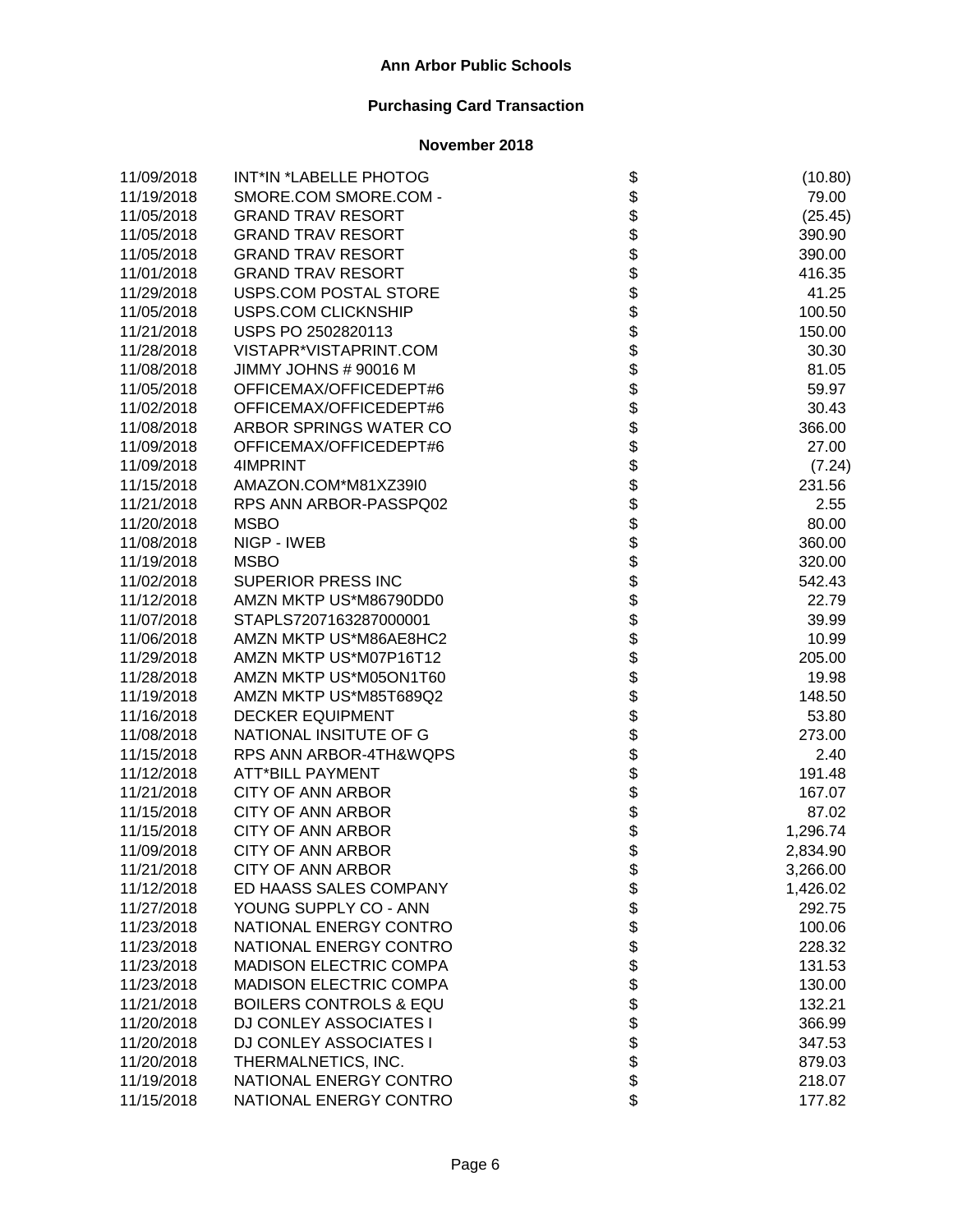| 11/15/2018 | NATIONAL ENERGY CONTRO            |                                      | 211.07   |
|------------|-----------------------------------|--------------------------------------|----------|
| 11/15/2018 | NATIONAL ENERGY CONTRO            |                                      | 1,036.91 |
| 11/14/2018 | <b>BOILERS CONTROLS &amp; EQU</b> |                                      | 914.90   |
| 11/12/2018 | NATIONAL ENERGY CONTRO            |                                      | 201.53   |
| 11/08/2018 | WOLVERINE SUPPLY CO.              |                                      | 69.79    |
| 11/08/2018 | NATIONAL ENERGY CONTRO            |                                      | 435.02   |
| 11/07/2018 | TRANE SUPPLY-113416               |                                      | 221.02   |
| 11/06/2018 | <b>MADISON ELECTRIC COMPA</b>     |                                      | 128.52   |
| 11/06/2018 | <b>MADISON ELECTRIC COMPA</b>     |                                      | 112.20   |
| 11/02/2018 | NATIONAL ENERGY CONTRO            |                                      | 345.51   |
| 11/02/2018 | <b>CAPP USA</b>                   |                                      | 709.08   |
| 11/28/2018 | <b>BOILERS CONTROLS &amp; EQU</b> |                                      | 2,032.33 |
| 11/07/2018 | LOWES #00734*                     |                                      | 142.88   |
| 11/05/2018 | ANN ARBOR MUFFLER INST            |                                      | 60.00    |
| 11/19/2018 | PODS OF DETROIT                   |                                      | 169.00   |
| 11/05/2018 | SS STORAGE - ANN ARBOR            |                                      | 158.00   |
| 11/29/2018 | MADISON ELECTRIC COMPA            |                                      | 52.14    |
| 11/29/2018 | <b>MADISON ELECTRIC COMPA</b>     |                                      | 169.95   |
| 11/28/2018 | <b>GRAINGER</b>                   |                                      | 1,088.15 |
| 11/26/2018 | <b>MADISON ELECTRIC COMPA</b>     |                                      | (225.34) |
| 11/23/2018 | <b>AMAZON PRIME</b>               |                                      | 6.88     |
| 11/23/2018 | <b>MADISON ELECTRIC COMPA</b>     |                                      | 42.59    |
| 11/21/2018 | <b>GRAINGER</b>                   |                                      | (57.20)  |
| 11/20/2018 | <b>MADISON ELECTRIC COMPA</b>     |                                      | 102.76   |
| 11/19/2018 | <b>GRAINGER</b>                   |                                      | 125.10   |
| 11/19/2018 | <b>MADISON ELECTRIC COMPA</b>     | ֍֎֍֍֍֍֍֍֍֍֍֍֍֍֍֍֍֍֍֍֍֍֍֍֍֍֍֍֍֍֍֍֍֍֍֍ | 285.00   |
| 11/16/2018 | NATIONAL ENERGY CONTRO            |                                      | 301.26   |
| 11/16/2018 | ALLIED INCORPORATED               |                                      | 13.58    |
| 11/16/2018 | <b>GRAINGER</b>                   |                                      | 51.44    |
| 11/16/2018 | <b>GRAINGER</b>                   |                                      | 106.35   |
| 11/16/2018 | <b>MADISON ELECTRIC COMPA</b>     |                                      | 107.40   |
| 11/16/2018 | <b>MADISON ELECTRIC COMPA</b>     |                                      | 398.72   |
| 11/15/2018 | MADISON ELECTRIC COMPA            |                                      | 19.58    |
| 11/15/2018 | MADISON ELECTRIC COMPA            |                                      | 30.84    |
| 11/15/2018 | NATIONAL ENERGY CONTRO            |                                      | 65.33    |
| 11/14/2018 | <b>GRAINGER</b>                   |                                      | 21.10    |
| 11/14/2018 | MADISON ELECTRIC COMPA            | \$                                   | 33.84    |
| 11/13/2018 | <b>MADISON ELECTRIC COMPA</b>     |                                      | 838.45   |
| 11/13/2018 | <b>STADIUM HARDWARE</b>           |                                      | 29.97    |
| 11/13/2018 | <b>GRAINGER</b>                   |                                      | 42.40    |
| 11/13/2018 | <b>GRAINGER</b>                   |                                      | 57.20    |
| 11/12/2018 | THE HOME DEPOT #2721              |                                      | 19.70    |
| 11/12/2018 | <b>MADISON ELECTRIC COMPA</b>     |                                      | 309.00   |
| 11/09/2018 | LOWES #00734*                     |                                      | 76.47    |
| 11/09/2018 | LOWES #00734*                     |                                      | 22.96    |
| 11/09/2018 | <b>MADISON ELECTRIC COMPA</b>     | <b>88888888888</b>                   | 223.76   |
| 11/08/2018 | <b>MADISON ELECTRIC COMPA</b>     |                                      | 308.62   |
| 11/08/2018 | <b>MADISON ELECTRIC COMPA</b>     |                                      | 309.00   |
| 11/07/2018 | AMZN MKTP US*M806H6BW0            | \$                                   | 63.97    |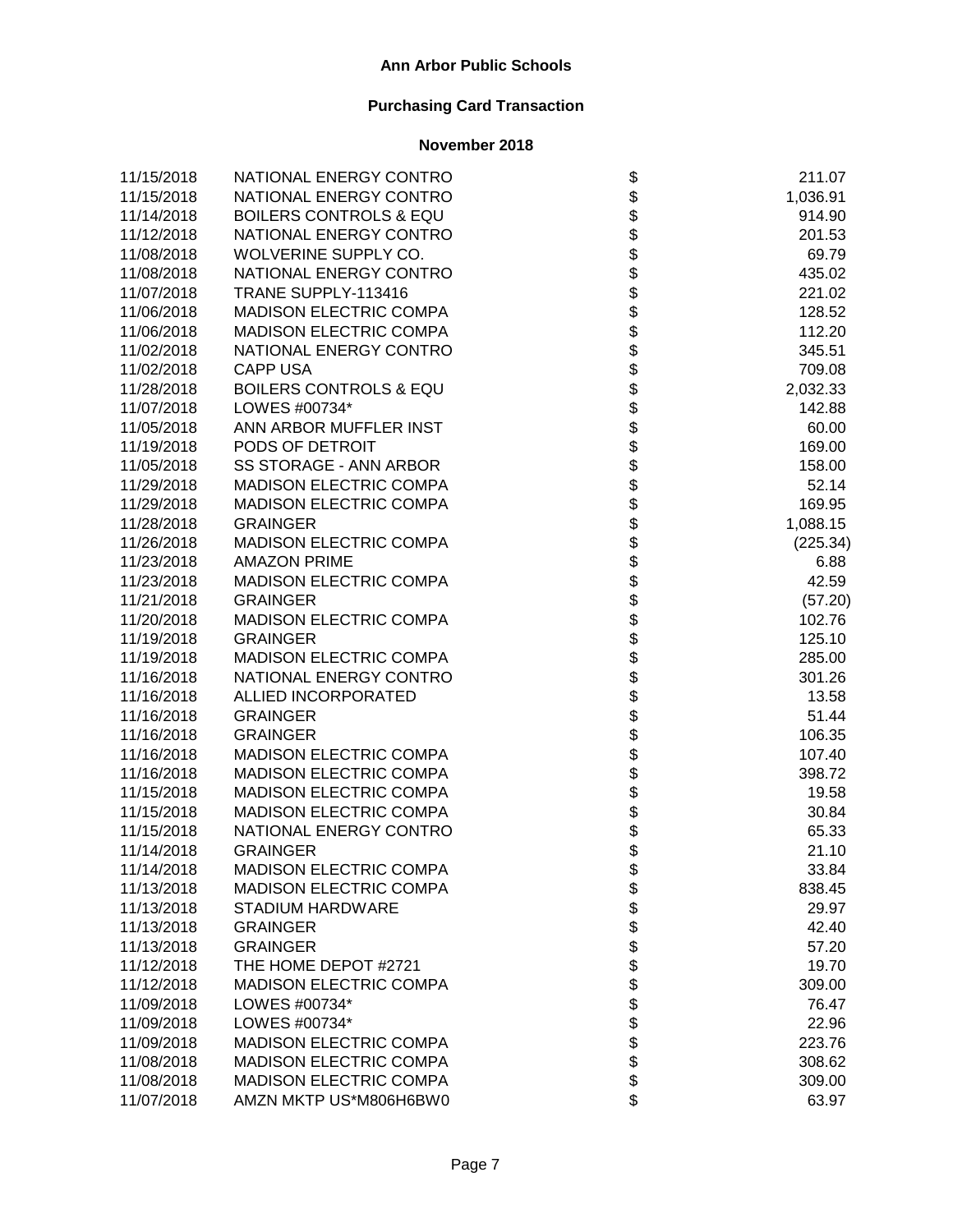| 11/07/2018 | <b>MADISON ELECTRIC COMPA</b>  |                    | 239.76   |
|------------|--------------------------------|--------------------|----------|
| 11/06/2018 | FINGERLE LUMBER CO             |                    | 348.50   |
| 11/06/2018 | <b>MADISON ELECTRIC COMPA</b>  |                    | 85.84    |
| 11/06/2018 | <b>MADISON ELECTRIC COMPA</b>  |                    | 9.18     |
| 11/06/2018 | <b>GRAINGER</b>                |                    | 91.74    |
| 11/05/2018 | AMZN MKTP US*M88G43V82         |                    | 163.30   |
| 11/02/2018 | <b>STADIUM HARDWARE</b>        |                    | 5.49     |
| 11/02/2018 | BATTERIES PLUS - #0389         |                    | 196.87   |
| 11/02/2018 | <b>STADIUM HARDWARE</b>        |                    | 37.45    |
| 11/02/2018 | <b>MADISON ELECTRIC COMPA</b>  |                    | 206.06   |
| 11/14/2018 | <b>GRAINGER</b>                |                    | 589.71   |
| 11/06/2018 | <b>RESTROOM STRATEGIC RES</b>  |                    | 231.00   |
| 11/05/2018 | AMAZON.COM*M88IW7XN1           |                    | 126.99   |
| 11/19/2018 | ANN ARBOR ALARM FEE            |                    | 37.00    |
| 11/05/2018 | <b>MICHIGAN GREEN CABS</b>     |                    | 30.00    |
| 11/21/2018 | OFFICEMAX/OFFICEDEPT#6         |                    | 107.91   |
| 11/30/2018 | <b>MARRIOTT ANN ARBOR</b>      |                    | 1,015.80 |
| 11/30/2018 | CROWNE PLAZA LANSING W         |                    | 284.08   |
| 11/09/2018 | <b>DELTA</b><br>00623472788050 |                    | 334.40   |
| 11/08/2018 | NATIONAL EMPLOYMENT LA         |                    | 850.50   |
| 11/05/2018 | <b>MARRIOTT ANN ARBOR</b>      |                    | 1,399.20 |
| 11/27/2018 | USPS PO 2502800106             |                    | 6.70     |
| 11/16/2018 | USPS PO 2502800106             |                    | 8.04     |
| 11/05/2018 | USPS PO 2502800106             |                    | 15.74    |
| 11/30/2018 | LINKEDIN 4259298714 LN         |                    | 541.53   |
| 11/20/2018 | <b>INDEED</b>                  |                    | 500.09   |
| 11/14/2018 | LINKEDIN-343*6483236           |                    | 549.02   |
| 11/02/2018 | <b>INDEED</b>                  |                    | 100.41   |
| 11/01/2018 | <b>INDEED</b>                  |                    | 501.44   |
| 11/29/2018 | POLICE RECORDS                 |                    | 44.55    |
| 11/02/2018 | <b>INST CONT LEGAL EDU</b>     |                    | 108.50   |
| 11/14/2018 | PANERA BREAD #600874           |                    | 39.80    |
| 11/08/2018 | OFFICEMAX/OFFICEDEPT#6         |                    | 89.96    |
| 11/09/2018 | THOMSON WEST*TCD               |                    | 577.72   |
| 11/08/2018 | <b>DECODE DETROIT</b>          |                    | 200.00   |
| 11/05/2018 | <b>COMCAST</b>                 |                    | 1,096.54 |
| 11/05/2018 | <b>AMAZON WEB SERVICES</b>     | \$                 | 19.62    |
| 11/19/2018 | B&H PHOTO 800-606-696          |                    | 407.04   |
| 11/19/2018 | B&H PHOTO 800-606-696          |                    | (23.04)  |
| 11/08/2018 | <b>COMPLETE BATTERY SOURC</b>  |                    | 756.00   |
| 11/15/2018 | OFFICEMAX/OFFICEDEPT#6         |                    | 30.34    |
| 11/01/2018 | OFFICEMAX/OFFICEDEPT#6         |                    | 134.55   |
| 11/12/2018 | <b>MIAAA MEMBERSHIP</b>        |                    | 223.60   |
| 11/16/2018 | <b>LIFE FITNESS</b>            |                    | 26.60    |
| 11/29/2018 | <b>DAKTRONICS</b>              |                    | 275.00   |
| 11/14/2018 | MEIJER INC #173<br>Q01         | <b>88888888888</b> | 37.29    |
| 11/13/2018 | SCHOOL-TECH, INC               |                    | 26.36    |
| 11/12/2018 | MEIJER INC #173<br>Q01         |                    | 35.91    |
| 11/19/2018 | FEDEX 920319605153             | \$                 | 16.95    |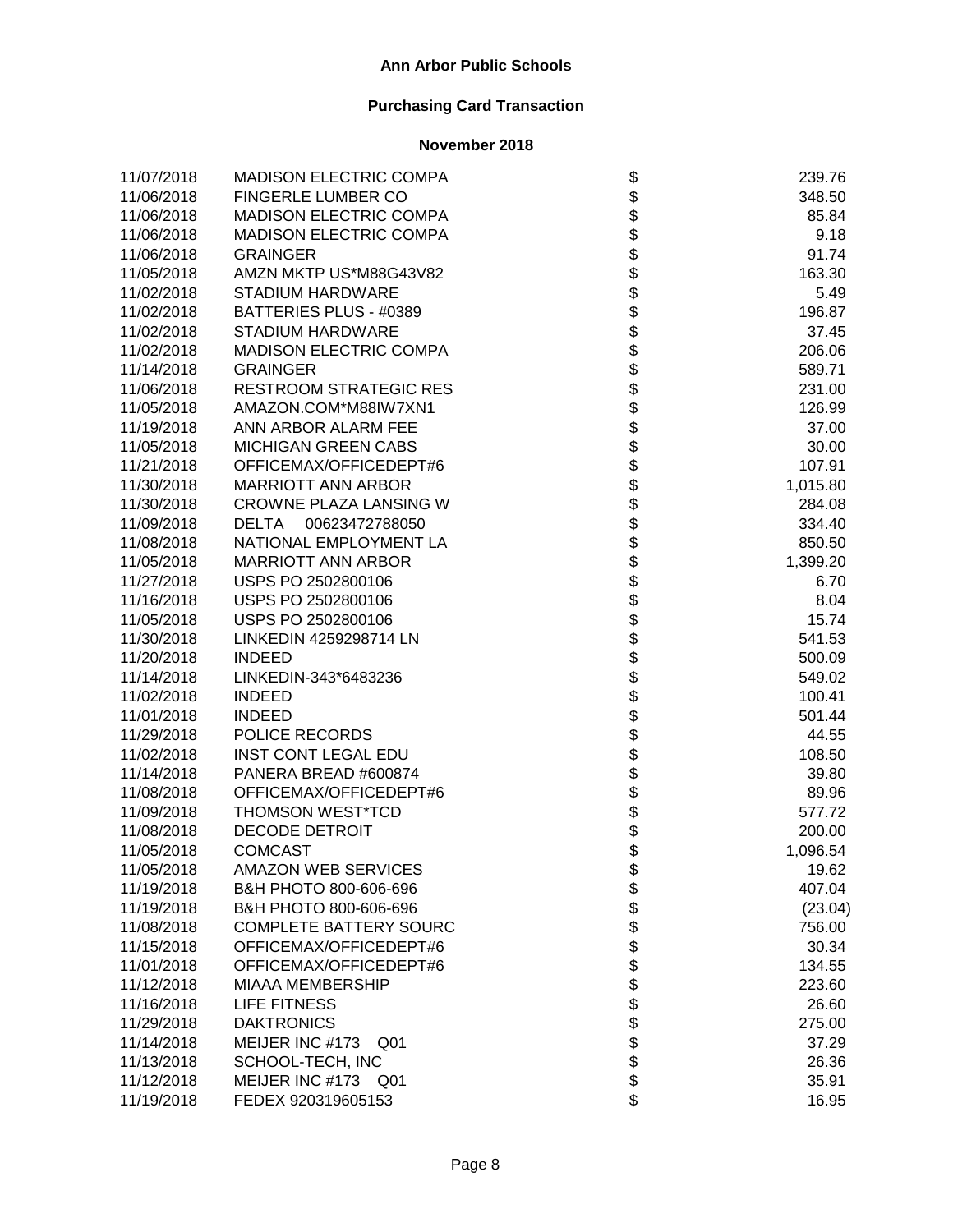| 11/19/2018 | FEDEX 783801290372                |                   | 39.77    |
|------------|-----------------------------------|-------------------|----------|
| 11/16/2018 | STADIUM TROPHY INC                |                   | 85.00    |
| 11/12/2018 | <b>STADIUM TROPHY INC</b>         |                   | 369.00   |
| 11/01/2018 | STADIUM TROPHY INC                |                   | 310.50   |
| 11/20/2018 | THE HOME DEPOT #2721              |                   | 10.95    |
| 11/19/2018 | THE HOME DEPOT 2721               |                   | 80.29    |
| 11/12/2018 | <b>MIAAA MEMBERSHIP</b>           |                   | 161.20   |
| 11/02/2018 | BEDFORD VALLEY PRO SHO            |                   | 324.00   |
| 11/23/2018 | STADIUM TROPHY INC                |                   | 50.00    |
| 11/16/2018 | <b>QUILL CORPORATION</b>          |                   | 26.22    |
| 11/08/2018 | <b>QUILL CORPORATION</b>          |                   | 47.94    |
| 11/15/2018 | MICHIGAN MUSIC CONFERE            |                   | 155.00   |
| 11/15/2018 | MICHIGAN MUSIC CONFERE            |                   | 15.00    |
| 11/05/2018 | DOUBLETREE NEW ORLEANS            |                   | 1,049.73 |
| 11/21/2018 | <b>MACUL</b>                      |                   | 229.00   |
| 11/16/2018 | RPS ANN ARBOR-METERQ02            |                   | 1.95     |
| 11/15/2018 | RPS ANN ARBOR-METERQ02            |                   | 2.25     |
| 11/02/2018 | RPS ANN ARBOR-ANN AQPS            |                   | 2.40     |
| 11/20/2018 | PANERA BREAD #600874              |                   | 94.56    |
| 11/30/2018 | SIGNREQUEST.COM                   |                   | 8.00     |
| 11/20/2018 | <b>SIGNUPGENIUS</b>               |                   | 49.99    |
| 11/13/2018 | ZOOM.US                           |                   | 149.90   |
| 11/20/2018 | <b>CLIFF KEEN ATHLETIC</b>        |                   | 1,575.00 |
| 11/23/2018 | SMK*SURVEYMONKEY.COM              |                   | 891.00   |
| 11/23/2018 | MAILCHIMP *MONTHLY                |                   | 165.00   |
| 11/21/2018 | OFFICEMAX/DEPOT 6048              |                   | 4.10     |
| 11/01/2018 | <b>U-HAUL STATE ST CTR</b>        |                   | 45.11    |
| 11/02/2018 | <b>U-HAUL STATE ST CTR</b>        |                   | 198.24   |
| 11/02/2018 | <b>U-HAUL STATE ST CTR</b>        |                   | 307.65   |
| 11/05/2018 | KROGER #688                       |                   | 18.38    |
| 11/05/2018 | PIZZA HOUSE - ANN ARBO            |                   | 186.24   |
| 11/05/2018 | MEIJER INC #64 Q01                |                   | 32.34    |
| 11/15/2018 | <b>TRENDWAY CORPORATION</b>       |                   | 45.00    |
| 11/16/2018 | PARTY CITY 4111                   |                   | 58.38    |
| 11/01/2018 | MEIJER INC #64<br>Q <sub>01</sub> |                   | 66.59    |
| 11/02/2018 | CITGO-STATE PETRO INC             |                   | 12.00    |
| 11/01/2018 | CITGO-STATE PETRO INC             | \$                | 35.00    |
| 11/29/2018 | <b>CROWN AWARDS INC</b>           |                   | 100.59   |
| 11/14/2018 | AMAZON.COM*M84PR97H0              |                   | 14.99    |
| 11/14/2018 | AMAZON.COM*M84PR97H0              |                   | 0.90     |
| 11/28/2018 | <b>AMZN MKTP US</b>               |                   | (35.79)  |
| 11/13/2018 | AMZN MKTP US                      |                   | (11.99)  |
| 11/07/2018 | AMZN MKTP US*M881U3HY2            |                   | 277.56   |
| 11/07/2018 | AMZN MKTP US*M81FJ1B32            |                   | 215.95   |
| 11/05/2018 | AMZN MKTP US*M87Q10XJ0            |                   | 35.79    |
| 11/02/2018 | AMZN MKTP US*M80VP7GJ1            | <b>8888888888</b> | 11.99    |
| 11/01/2018 | AMZN MKTP US*M845C9GE2            |                   | 13.30    |
| 11/01/2018 | AMZN MKTP US*M86C19GK2            |                   | 4.77     |
| 11/01/2018 | AMZN MKTP US*M861Q0G12            | \$                | 34.95    |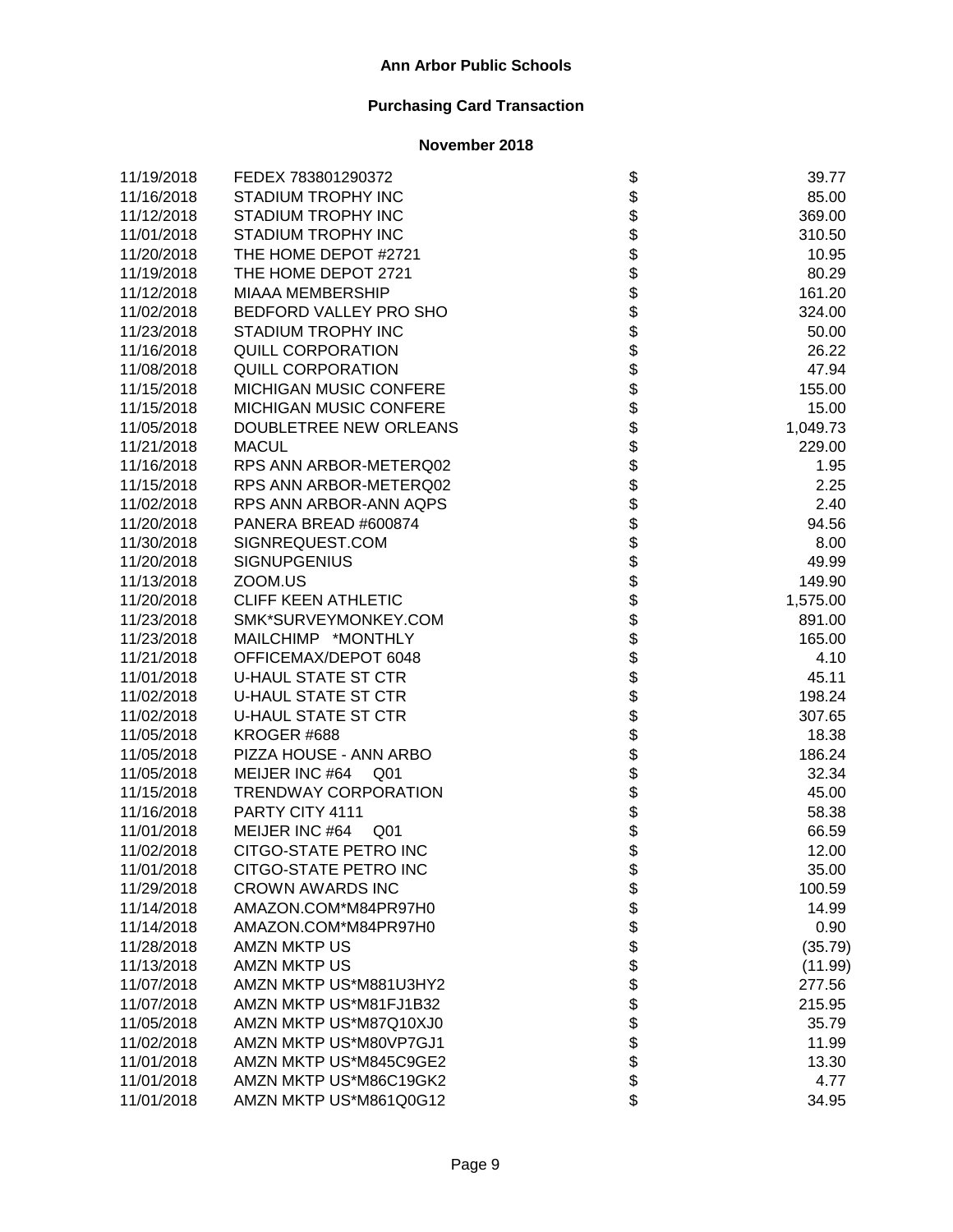| 11/01/2018 | AMZN MKTP US*M85LP6GE1             |                    | 24.04    |
|------------|------------------------------------|--------------------|----------|
| 11/13/2018 | <b>ACT*USTA TEAMTNS</b>            |                    | 20.00    |
| 11/12/2018 | <b>ACT*USTA TEAMTNS</b>            |                    | 15.00    |
| 11/19/2018 | <b>JACKSON SERVICE COMPAN</b>      |                    | 240.00   |
| 11/19/2018 | <b>JACKSON SERVICE COMPAN</b>      |                    | 196.00   |
| 11/19/2018 | <b>JACKSON SERVICE COMPAN</b>      |                    | 196.00   |
| 11/19/2018 | <b>JACKSON SERVICE COMPAN</b>      |                    | 147.00   |
| 11/19/2018 | <b>JACKSON SERVICE COMPAN</b>      |                    | 196.00   |
| 11/21/2018 | OFFICEMAX/OFFICEDEPT#6             |                    | 117.81   |
| 11/21/2018 | OFFICE DEPOT #5910                 |                    | 97.62    |
| 11/09/2018 | OFFICE DEPOT #1170                 |                    | 89.16    |
| 11/09/2018 | OFFICEMAX/OFFICEDEPT#6             |                    | 258.17   |
| 11/07/2018 | <b>CRAIGSLIST.ORG</b>              |                    | 20.00    |
| 11/30/2018 | MEIJER INC #173 Q01                |                    | 34.86    |
| 11/30/2018 | MEIJER INC #173<br>Q <sub>01</sub> |                    | 59.76    |
| 11/30/2018 | KROGER #688                        |                    | 14.95    |
| 11/29/2018 | MEIJER INC #027<br>Q <sub>01</sub> |                    | 783.45   |
| 11/29/2018 | MEIJER INC #64<br>Q <sub>01</sub>  |                    | 900.33   |
| 11/29/2018 | MEIJER INC #64<br>Q <sub>01</sub>  |                    | 478.84   |
| 11/09/2018 | MEIJER INC #027<br>Q <sub>01</sub> |                    | 240.35   |
| 11/09/2018 | MEIJER INC #64<br>Q <sub>01</sub>  |                    | 1,306.75 |
| 11/09/2018 | MEIJER INC #027<br>Q <sub>01</sub> |                    | 303.66   |
| 11/29/2018 | MEIJER INC #027<br>Q <sub>01</sub> |                    | 13.13    |
| 11/29/2018 | MEIJER INC #64<br>Q <sub>01</sub>  |                    | 72.77    |
| 11/29/2018 | MEIJER INC #64<br>Q <sub>01</sub>  |                    | 356.46   |
| 11/23/2018 | <b>SCHOLASTIC BOOK FAIRS</b>       |                    | 341.25   |
| 11/09/2018 | MEIJER INC #027 Q01                |                    | 40.44    |
| 11/09/2018 | MEIJER INC #64<br>Q <sub>01</sub>  |                    | 576.69   |
| 11/09/2018 | MEIJER INC #027 Q01                |                    | 231.14   |
| 11/05/2018 | JOANN STORES #176                  |                    | 177.85   |
| 11/05/2018 | JOANN STORES #176                  |                    | 168.70   |
| 11/05/2018 | JOANN STORES #2004                 |                    | 156.02   |
| 11/05/2018 | JOANN STORES #2004                 |                    | 289.12   |
| 11/20/2018 | <b>IBT IIS FINGERPRINT CO</b>      |                    | 61.75    |
| 11/20/2018 | <b>IBT IIS FINGERPRINT CO</b>      |                    | 61.75    |
| 11/15/2018 | <b>IBT IIS FINGERPRINT CO</b>      |                    | 61.75    |
| 11/30/2018 | OFFICEMAX/OFFICEDEPT#6             | \$                 | 613.96   |
| 11/15/2018 | <b>DIGITALDECKCOVERS</b>           |                    | 629.76   |
| 11/07/2018 | <b>DEMCO INC</b>                   |                    | 133.89   |
| 11/05/2018 | <b>TRAVELEX INSURANCE SER</b>      |                    | 111.00   |
| 11/05/2018 | <b>TRAVELEX INSURANCE SER</b>      |                    | 111.00   |
| 11/20/2018 | ARBOR SPRINGS WATER CO             |                    | 26.00    |
| 11/05/2018 | ARBOR SPRINGS WATER CO             |                    | 32.50    |
| 11/19/2018 | <b>TARGET</b><br>00006346          |                    | 68.95    |
| 11/19/2018 | <b>BIG GEORGES</b>                 |                    | 278.00   |
| 11/16/2018 | SQU*SQ *CMYK IMPERIAL              | <b>88888888888</b> | 210.00   |
| 11/01/2018 | <b>SQUARE</b><br>*SQ *MASSP        |                    | 600.00   |
| 11/01/2018 | <b>HILTON GARDEN INN</b>           |                    | (10.14)  |
| 11/14/2018 | SQU*SQ *MAIZE AND BLUE             | \$                 | 12.00    |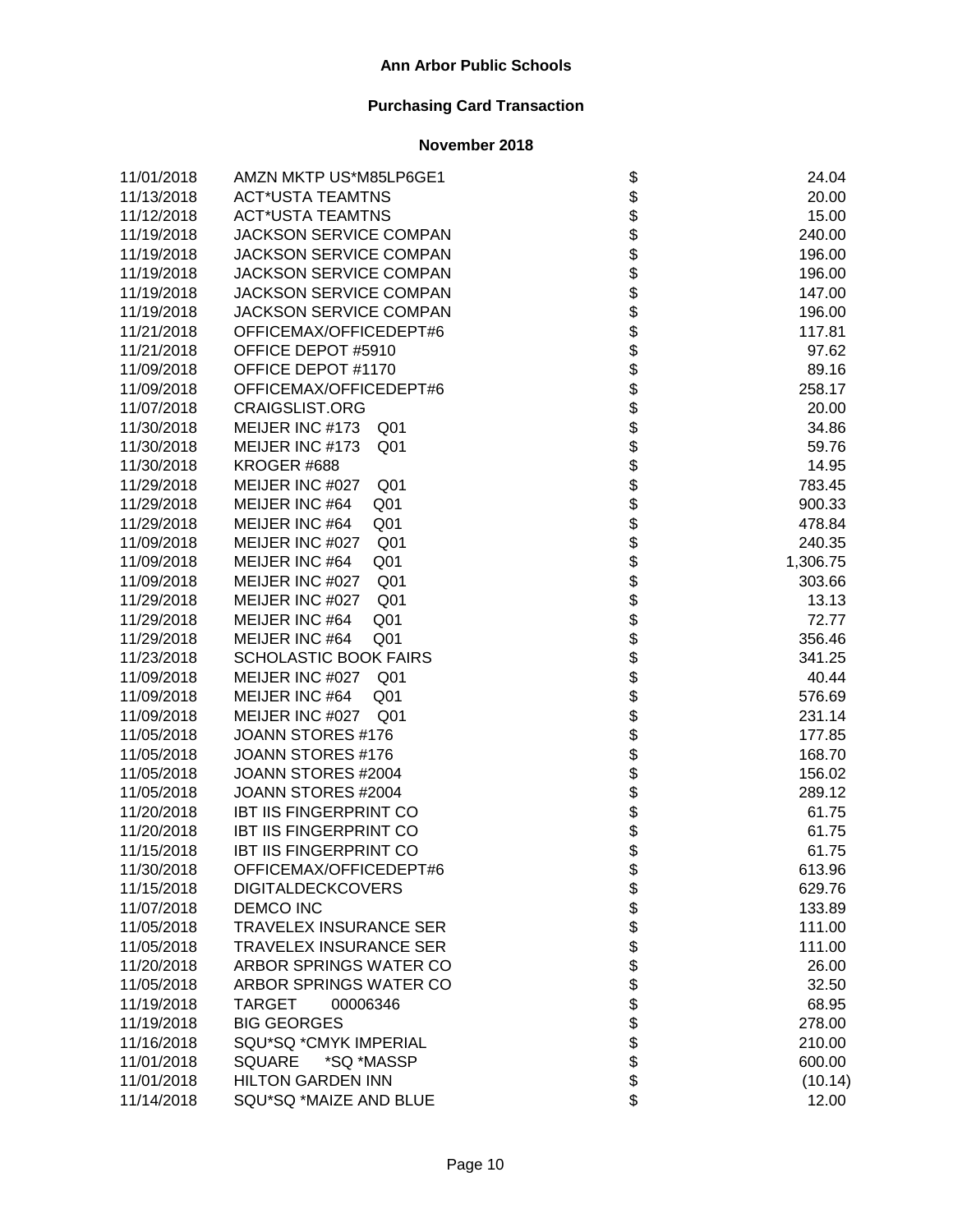| 11/12/2018 |                          |                              | (180.00) |
|------------|--------------------------|------------------------------|----------|
| 11/09/2018 | SQU*SQ *ROOSROAST COFF   |                              | 61.30    |
| 11/09/2018 | <b>WASHTENAW DAIRY</b>   |                              | 23.50    |
| 11/19/2018 | AMZN MKTP US*M81CL8WM0   |                              | 49.60    |
| 11/13/2018 | AMZN MKTP US*M80F522M1   |                              | 121.25   |
| 11/27/2018 | <b>QUICKGIFTS</b>        |                              | 100.79   |
| 11/16/2018 | <b>BUSCH'S #1035</b>     |                              | 312.81   |
| 11/05/2018 | MEIJER INC #027 Q01      |                              | 6.59     |
| 11/21/2018 | <b>WASHTENAW DAIRY</b>   |                              | 48.00    |
| 11/20/2018 | STARBUCKS STORE 23876    |                              | 39.55    |
| 11/19/2018 | STARBUCKS STORE 23876    |                              | 33.90    |
| 11/16/2018 | TST* TIOS MEXICAN CAFE   |                              | 53.82    |
| 11/29/2018 | KROGER #605              |                              | 36.47    |
| 11/19/2018 | SAMSCLUB #6667           |                              | 7.38     |
| 11/07/2018 | SAMSCLUB.COM             |                              | 55.92    |
| 11/07/2018 | PANERA BREAD #601105     |                              | 178.80   |
| 11/07/2018 | PANERA BREAD #601366     |                              | 168.19   |
| 11/06/2018 | <b>HELLO FAZ PIZZA</b>   |                              | 37.00    |
| 11/30/2018 | DOMINO'S 1102            |                              | 36.50    |
| 11/12/2018 | PANERA BREAD #600874     |                              | 137.38   |
| 11/07/2018 | <b>WASHTENAW DAIRY</b>   |                              | 12.00    |
| 11/06/2018 | TST* THE STANDARD BIST   |                              | (6.12)   |
| 11/06/2018 | TST* PALM PALACE PITTS   |                              | (2.52)   |
| 11/23/2018 | NUWAVE FISH AND CHICKE   |                              | 90.75    |
| 11/08/2018 | MEIJER INC #173 Q01      |                              | 14.93    |
| 11/08/2018 | LITTLE CAESARS 0007 00   |                              | 16.85    |
| 11/30/2018 | LITTLE CAESARS 0007 00   |                              | 112.00   |
| 11/29/2018 | MEIJER INC #173 Q01      |                              | 45.37    |
| 11/21/2018 | ARBOR SPRINGS WATER CO   |                              | 45.50    |
| 11/14/2018 | SAMSCLUB #6658           |                              | 34.36    |
| 11/09/2018 | ALDI 67052               |                              | 8.72     |
| 11/08/2018 | MEIJER INC #173 Q01      |                              | 30.41    |
| 11/07/2018 | JIMMY JOHNS - 90074      |                              | 101.98   |
| 11/19/2018 | <b>HUNGRY HOWIES 577</b> |                              | 32.95    |
| 11/27/2018 | PAW*STADIUM TAXI         |                              | 30.00    |
| 11/14/2018 | AMZN MKTP US*M81WL8KB1   |                              | 26.76    |
| 11/07/2018 | <b>DEMCO INC</b>         | \$                           | 67.96    |
| 11/12/2018 | OFFICEMAX/OFFICEDEPT#6   |                              | 102.76   |
| 11/30/2018 | PALOS SPORTS             |                              | 53.30    |
| 11/14/2018 | AMZN MKTP US*M89I18SE2   |                              | 26.99    |
| 11/19/2018 | <b>GIA PUBLICATIONS</b>  |                              | 51.40    |
| 11/14/2018 | WALMART.COM              |                              | 157.05   |
| 11/13/2018 | J W PEPPER AND SON INC   |                              | 189.99   |
| 11/16/2018 | REALLY GOOD *            |                              | (14.32)  |
| 11/12/2018 | REALLY GOOD *            |                              | 142.84   |
| 11/23/2018 | AMZN MKTP US*M00KX6F90   | \$\$\$\$\$\$\$\$\$\$\$\$\$\$ | 20.00    |
| 11/12/2018 | AMZN MKTP US*M89E866B2   |                              | 26.99    |
| 11/08/2018 | KINGS KEYBOARD HOUSE I   |                              | 250.00   |
| 11/05/2018 | AMZN MKTP US*M80PN6XE1   |                              | 77.31    |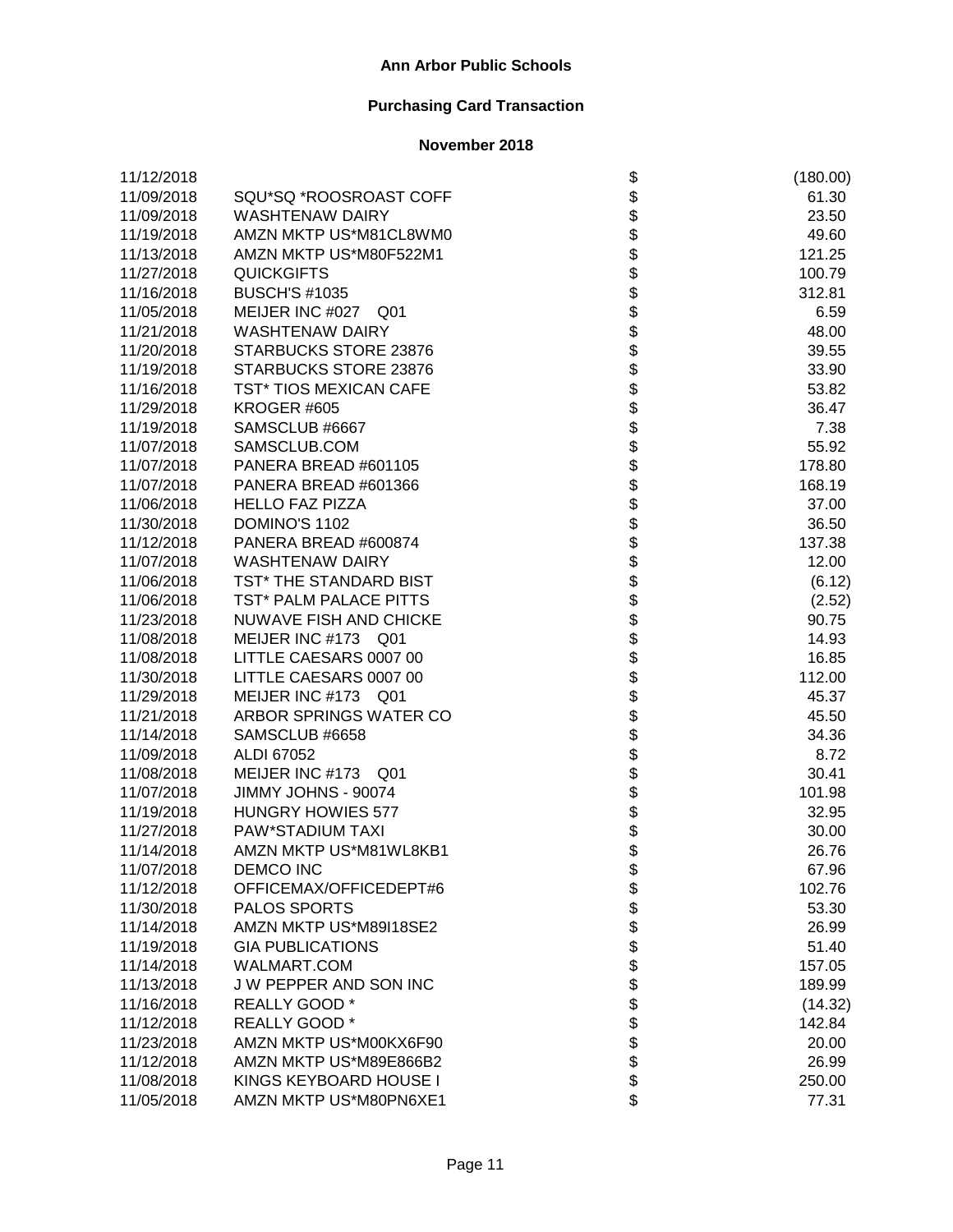| 11/05/2018 | KROGER #442                |                              | 79.53    |
|------------|----------------------------|------------------------------|----------|
| 11/05/2018 | BARNES & NOBLE #2648       |                              | 15.94    |
| 11/02/2018 | AMZN MKTP US*M884V6GZ1     |                              | 148.82   |
| 11/08/2018 | PLANNER PADS CO            |                              | 86.34    |
| 11/08/2018 | <b>PASSION PLANNER</b>     |                              | 77.00    |
| 11/08/2018 | AMZN MKTP US*M86KY38S0     |                              | 147.90   |
| 11/02/2018 | <b>TARGET</b><br>00006346  |                              | 61.76    |
| 11/16/2018 | KROGER #688                |                              | 15.00    |
| 11/14/2018 | KROGER #605                |                              | 42.99    |
| 11/06/2018 | MARCOS PIZZA-1056          |                              | 27.50    |
| 11/02/2018 | AMZN MKTP US*M86237G92     |                              | 23.87    |
| 11/21/2018 | MVP-MOBILE VIDEO PARTY     |                              | 100.00   |
| 11/28/2018 | <b>NATIONALGEO</b>         |                              | 120.00   |
| 11/12/2018 | OLIVE GARDEN 0021110       |                              | 575.00   |
| 11/05/2018 | PAYPAL *INFO               |                              | (114.15) |
| 11/01/2018 | SHOPKEEP.COM INC.          |                              | 108.00   |
| 11/08/2018 | <b>CNK*CINEMARK HQ 001</b> |                              | 587.50   |
| 11/21/2018 | USPS PO 2502820113         |                              | 24.70    |
| 11/05/2018 | <b>MATH LEAGUE PRESS</b>   |                              | 120.00   |
| 11/01/2018 | SAMS CLUB #6667            |                              | 90.44    |
| 11/23/2018 | AMZN MKTP US*M07VK4FL0     |                              | 281.34   |
| 11/20/2018 | SCHOOL-TECH, INC           |                              | 203.70   |
| 11/23/2018 | AMAZON.COM*M09411441       |                              | 22.90    |
| 11/21/2018 | KROGER #605                |                              | 32.99    |
| 11/12/2018 | AMZN MKTP US*M82CW2660     |                              | 27.98    |
| 11/15/2018 | AMAZON.COM*M883Z4UN0       |                              | 78.00    |
| 11/13/2018 | AMAZON.COM*M877N0KV0       |                              | 131.08   |
| 11/05/2018 | AMAZON.COM*M873E8V61       |                              | 262.91   |
| 11/08/2018 | ALDI 67052                 |                              | 37.98    |
| 11/09/2018 | <b>NCS PEARSON</b>         |                              | (19.50)  |
| 11/28/2018 | NATIONAL SCIENCE TEACH     |                              | 27.45    |
| 11/26/2018 | AMZN MKTP US*M00M77JN1     |                              | 122.59   |
| 11/21/2018 | EDUCATIONAL INNOVATION     |                              | 72.85    |
| 11/21/2018 | EDUCATIONAL INNOVATION     |                              | 25.90    |
| 11/20/2018 | AMZN MKTP US*M06DE4OW1     |                              | 19.30    |
| 11/19/2018 | AMZN MKTP US*M81F02I42     |                              | 100.69   |
| 11/20/2018 | SHERWIN WILLIAMS 70118     | \$                           | 66.70    |
| 11/13/2018 | SHERWIN WILLIAMS 70118     |                              | 37.79    |
| 11/16/2018 | AMZN MKTP US*M867D67D2     |                              | 23.98    |
| 11/15/2018 | AMAZON.COM*M873L1UU0       |                              | 235.03   |
| 11/13/2018 | AMAZON.COM*M82YD92W1       |                              | 50.12    |
| 11/13/2018 | AMAZON.COM*M88SU52O0       |                              | 492.07   |
| 11/08/2018 | <b>BLUE LAKES CHARTERS</b> |                              | 500.00   |
| 11/02/2018 | AMZN MKTP US*M85802GC1     |                              | 49.98    |
| 11/27/2018 | SIGHT READING FACTORY      |                              | 93.60    |
| 11/27/2018 | KIDS DISCOVER, LLC         |                              | 245.78   |
| 11/19/2018 | MEIJER INC #173 Q01        |                              | 50.52    |
| 11/16/2018 | USPS PO 2525100130         | \$\$\$\$\$\$\$\$\$\$\$\$\$\$ | 50.00    |
| 11/30/2018 | AMZN MKTP US*M09X36GH1     |                              | 88.45    |